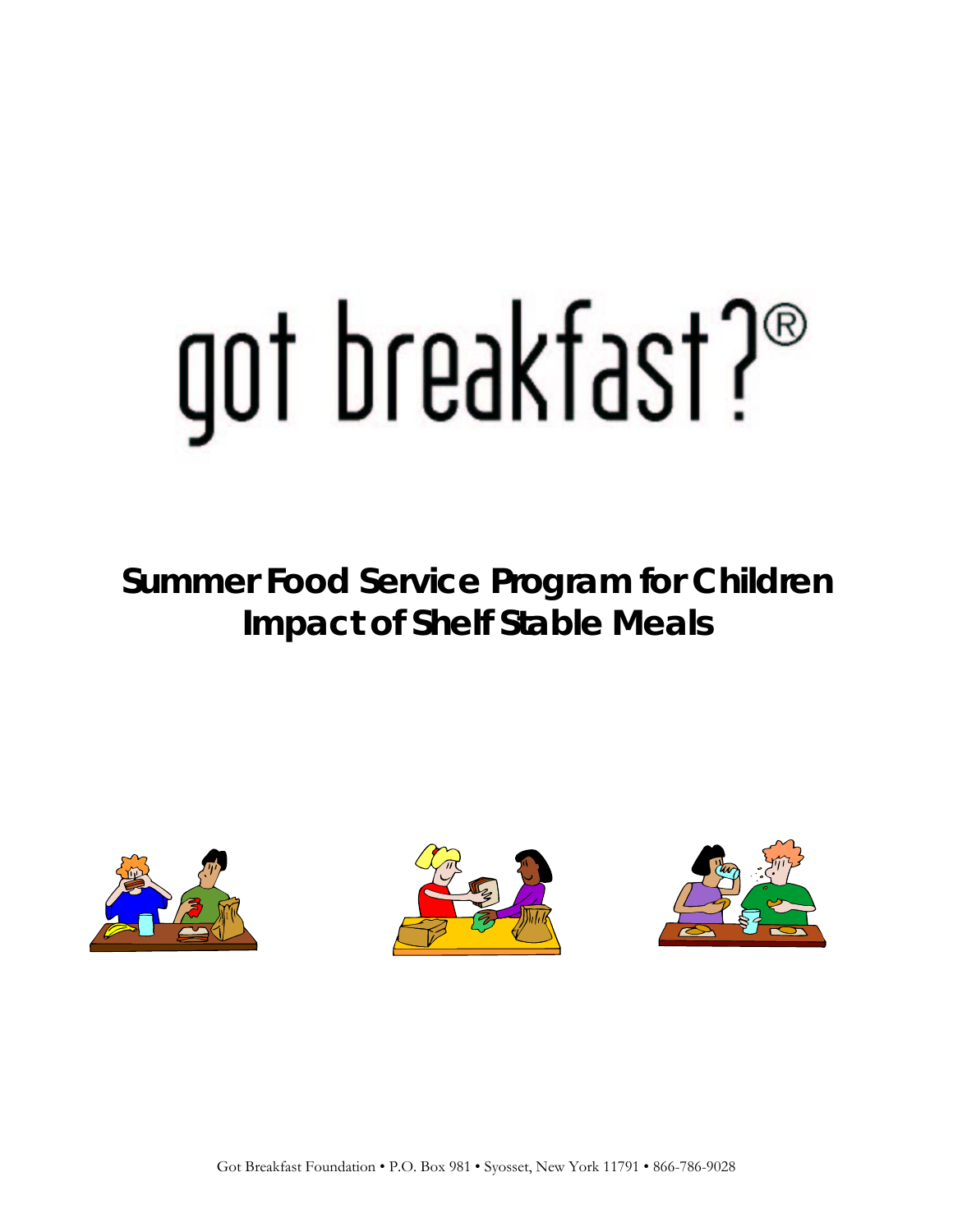## got breakfast?<sup>®</sup>

#### **Summer Food Service Program for**

#### **Children Impact of Shelf Stable Meals**

#### **Background**

The purpose of this report is to summarize the impact of shelf stable meals on participation and satisfaction levels in the Summer Food Service Program for Children.

Despite the United State Department of Agriculture's many efforts to promote the program and streamline paperwork and administrative procedures, participation levels are lower today than they were in 1999. (Source: <http://www.fns.usda.gov/pd/sfsummar.htm>)

The goals of this survey were two-fold:

- 1. To determine if vendors can effectively assist Summer Food Service sponsors by offering shelf stable meals as menu options.
- 2. To determine if the utilization of shelf stable meals results in participation increases and/or the number of sites offering the Summer Food Service Program for Children.

#### **Methods**

More than 25 Summer Food Service Program sponsors were contacted by telephone, fax and e-mail and asked a variety of questions about the impact of offering shelf stable meals in the program during the summer of 2006. Questions included:

- Participation changes in breakfast, lunch and/or supper as a result of using shelf stable meals;
- Number of sites added to the program;
- Benefits experienced by using shelf stable meals; and,
- Children's reaction to shelf stable meals.

The following nine sponsors responded to the survey:

- Adams#14 School District (Colorado)
- Allentown School District (Pennsylvania)
- Appalachian Nutrition Network (Ohio)
- Elgin School District U-46 (Illinois)
- Gadsden Independent School District (New Mexico)
- Greater Chicago Food Depository (Illinois)
- Newark Public Schools (New Jersey)
- Okaloosa County School District (Florida)
- Worcester Public Schools (Massachusetts)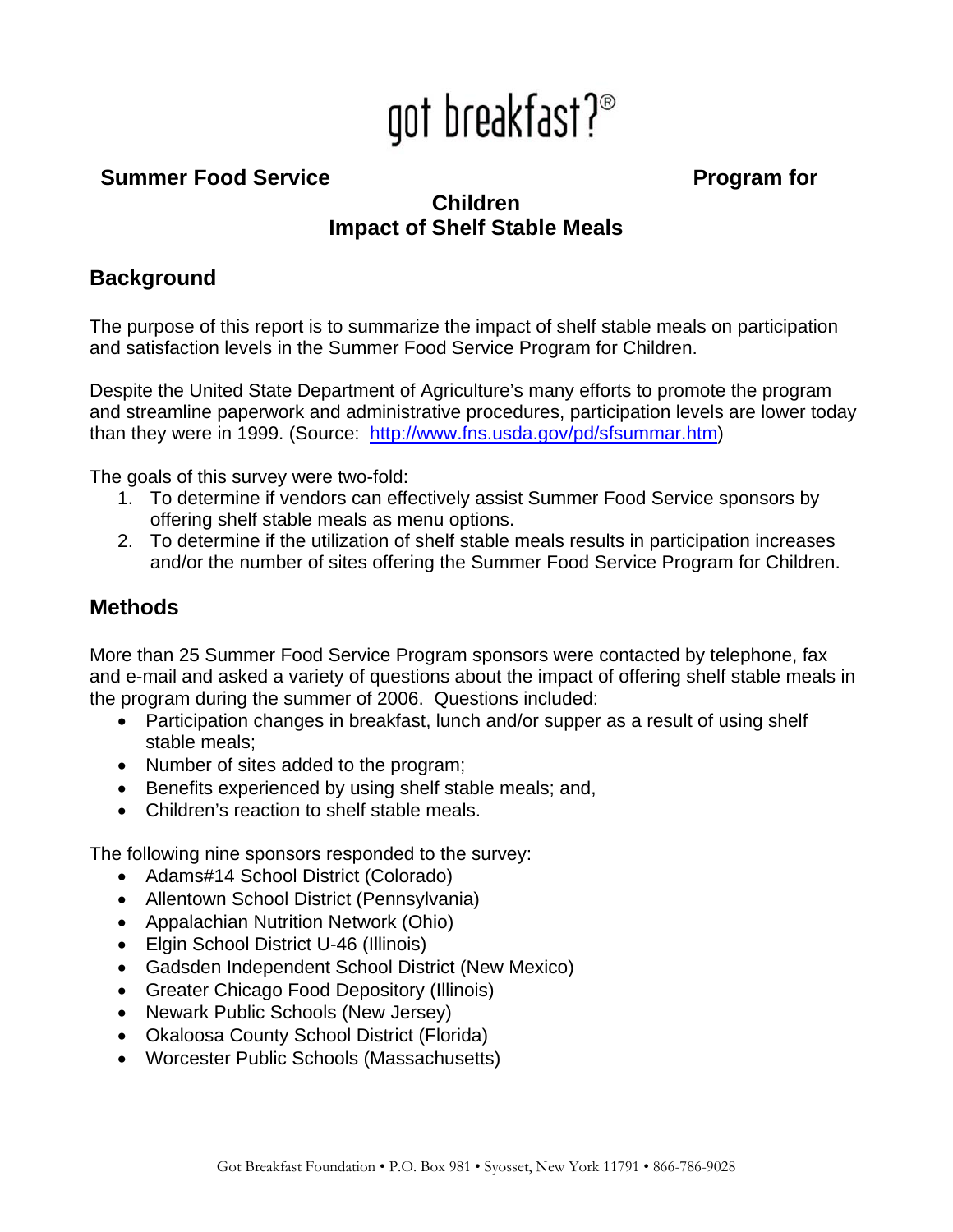### **Findings**

The participants in this survey used shelf stable in a variety of ways. Some sponsors served them on a daily basis, either at breakfast, lunch or supper, or at all meals service times. Other sponsors used the shelf stable meals to supplement their traditional offerings in order to expand the number of choices available to children. Yet, one sponsor featured the shelf stable meals once per week.

| Sponsor:                                         | Participating changes:                                                                                                                                                                                                         | Comments:                                                                                                                                                              |
|--------------------------------------------------|--------------------------------------------------------------------------------------------------------------------------------------------------------------------------------------------------------------------------------|------------------------------------------------------------------------------------------------------------------------------------------------------------------------|
| Appalachian<br><b>Nutrition Network</b>          | Expanded program<br>$\bullet$<br>from 41 sites in 2005<br>to 80 in 2006<br><b>Breakfast participation</b><br>$\bullet$<br>increased by 7,500<br>meals or 53.6%<br>Lunch participation<br>increased by 22,000<br>meals or 81.5% | "By using the meals, we not only<br>eliminated delivery and storage costs, it<br>allowed us to expand the number of<br>sites offering meals." (Jim Couts)              |
| Adams #14<br><b>School District</b>              | Though the number of<br>$\bullet$<br>sites offering the<br>program decreased in<br>2006, breakfast<br>participation<br>increased 2.8%                                                                                          | "Shelf stable meals are a great<br>convenience, and the children loved<br>them." (Robyn Merkel)                                                                        |
| Allentown School<br><b>District</b>              | Participation remained<br>$\bullet$<br>stable                                                                                                                                                                                  | "Two positive outcomes of using shelf<br>stable meals included reduced labor<br>costs and the assurance that the foods<br>we're serving are safe." (Joanne<br>Kinsey)  |
| <b>Elgin School</b><br>District #46              | Started program in 12<br>$\bullet$<br>sites, 12,328<br>breakfast served                                                                                                                                                        | "Because of the shelf stable meals, we<br>were able to start the Summer Food<br>Service Program for Children in our<br>community." (Cherlyn Anders)                    |
| Gadsden<br>Independent<br><b>School District</b> | Participation remained<br>$\bullet$<br>stable                                                                                                                                                                                  | "We love the convenience of shelf<br>stable meals, and the children love the<br>taste." (Demetrious Giovas)                                                            |
| Great Chicago<br>Food Bank                       | <b>Breakfast participation</b><br>$\bullet$<br>increased by 9,497<br>meals or 25.4%                                                                                                                                            | "We liked the convenience of the shelf<br>stable breakfasts." (Lesley Tweedie)                                                                                         |
| <b>Newark Public</b><br>Schools                  | Participation remained<br>$\bullet$<br>stable                                                                                                                                                                                  | "The children were very excited and<br>eager to eat breakfast. We were able<br>to handle unexpected changes in<br>counts and emergency situations."<br>(Tonya Riggins) |

Below is a summary of the positive findings: